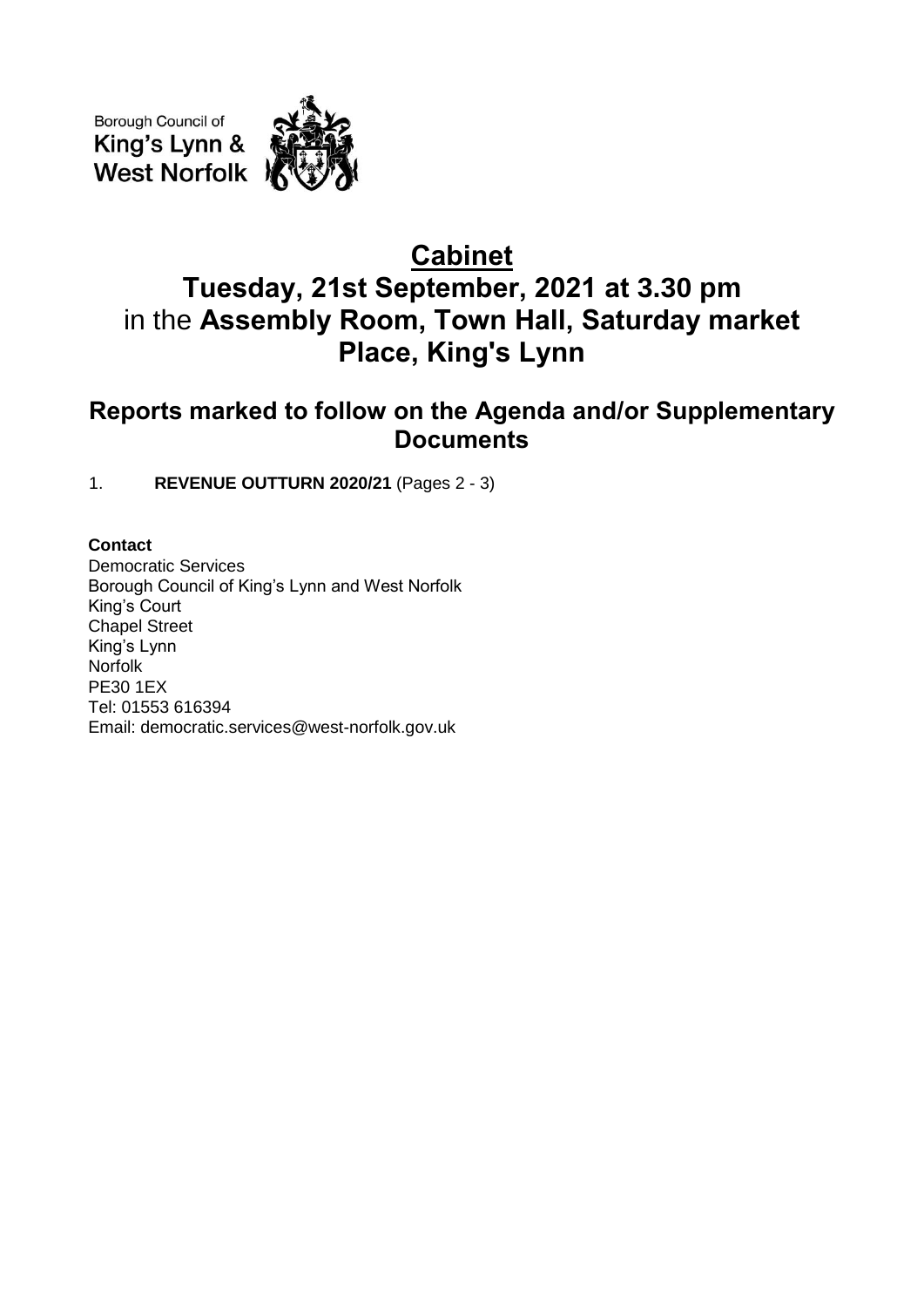#### **REPORT TO CABINET**

| Open                                                                                                        |                                         | Would any decisions proposed :                                                                 |                                                              |                                                   |                                                      |
|-------------------------------------------------------------------------------------------------------------|-----------------------------------------|------------------------------------------------------------------------------------------------|--------------------------------------------------------------|---------------------------------------------------|------------------------------------------------------|
| Any especially<br>affected Wards                                                                            | Mandatory/                              | (a) Be entirely within Cabinet's powers to decide<br>(b) Need to be recommendations to Council |                                                              |                                                   | <b>YES</b>                                           |
| <b>None</b>                                                                                                 | Operational                             |                                                                                                |                                                              |                                                   | NO.                                                  |
|                                                                                                             |                                         | (c) Be partly for recommendations to Council<br>NO.<br>and partly within Cabinet's powers -    |                                                              |                                                   |                                                      |
| Lead Member: Councillor Angie Dickinson                                                                     |                                         |                                                                                                | Other Cabinet Members consulted:                             |                                                   |                                                      |
| E-mail: cllr.angie.dickinson@west-<br>norfolk.gov.uk                                                        |                                         | Other Members consulted:                                                                       |                                                              |                                                   |                                                      |
| Lead Officer: Michelle Drewery<br>E-mail: michelle.drewery@west-norfolk.gov.uk<br>Direct Dial: 01553 616432 |                                         |                                                                                                | Other Officers consulted: Management Team. Service Managers. |                                                   |                                                      |
| Financial<br>Implications<br>YES.                                                                           | Policy/Personnel<br>Implications<br>NO. |                                                                                                | Statutory<br>Implications (incl<br>S.17) YES                 | <b>Equal Opportunities</b><br>Implications<br>NO. | <b>Risk Management</b><br>Implications<br><b>YES</b> |

#### **Cabinet Date**: **21 September 2021**

#### **Covid spend and loss of income**

Appendix 4 shows the updated position at the year-end on Covid expenditure and loss of income as reported in previous monitoring reports during 2020/2021.

#### **Appendix 4**

### **Covid Expenditure and Loss of Income**

Expenditure due to COVID has resulted in additional expenditure of £2,636,292 to the council. These costs are summarised below and have been offset in full against Emergency Covid Funding received by Government:

| <b>Additional Expenditure</b>                                   | <b>Total</b><br>£ |
|-----------------------------------------------------------------|-------------------|
| Homelessness                                                    | 372,251           |
| <b>Car Parking Expenditure</b>                                  | 444               |
| Sports and Leisure (Includes AWN Support of<br>£950k)           | 1,005,874         |
| <b>Crematorium Service Online Provision</b>                     | 3,031             |
| Additional Provision of Refuse and Recycling<br><b>Services</b> | 125,211           |
| ICT Support (Remote Working/Virtual Meetings)                   | 38,826            |
| Corporate Costs (Covid Compliant Offices)                       | 268,134           |
| <b>Shielding Support (Community Hub)</b>                        | 90,767            |
| <b>Lockdown Compliance and Reopening Support</b>                | 156,748           |
| Public Health – Testing, contact tracing and<br>outbreak        | 99,006            |